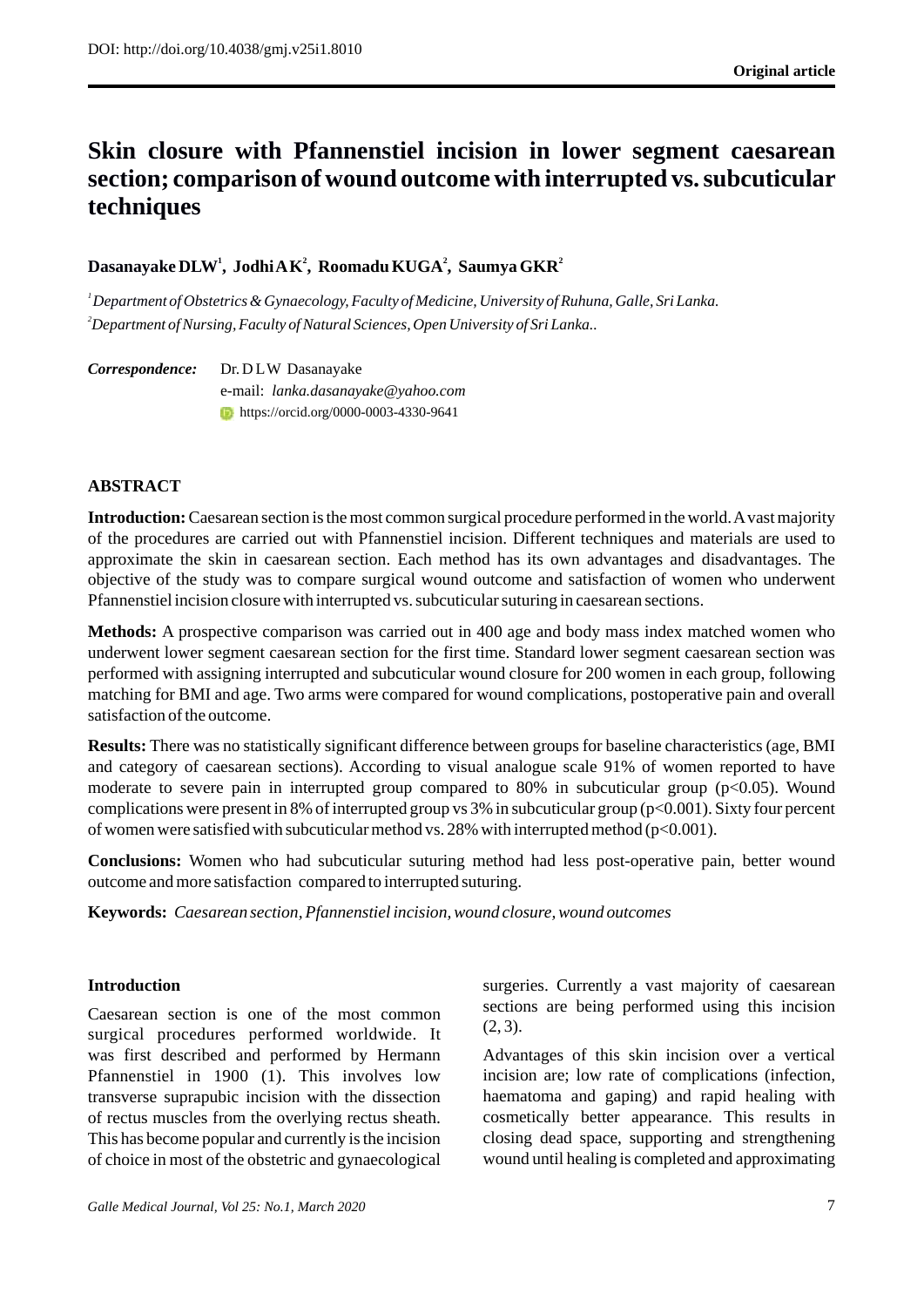skin edges for the aesthetic results minimizing bleeding and risk of infection (4). Skin union can be observed by 48 hrs of the surgery and complete union take place by the seventh post-operative day. Surgical closure also serves functional and aesthetic purposes, for example, the elimination of dead space by approximating the subcutaneous tissues; careful epidermal alignment resulting in minimisation of scar formation; and avoidance of a depressed scar by precise eversion of skin edges (5).

There are several techniques to close the skin; interrupted mattress, subcuticular adhesive types and staplers. Each technique has its own advantages and disadvantages. The subcuticular technique involves running a stitch through subcuticular or epidermal tissue. This is an easy method of approximation of skin. Interrupted vertical mattress stitch involves piercing the skin at four points at the same level for a single stitch with a good amount of subcuticular tissue and fat. This closure allows blood and serosanguinous tissues to drain. However, this technique is time consuming (6).

Caesarean section has no universally agreed standards on operative techniques or materials to use. There is no conclusive evidence about how the skin should be closed after caesarean section. Questions regarding the best closure techniques and outcome are remaining unanswered. Post-operative wound related complications and scar related morbidity following caesarean section is important to women for the optimal obstetric care. There is no conclusive evidence to say whether any particular technique for closing abdominal wound in caesarean section is better than the other.

In the current context due to limitations of the evidence particularly of skin closure, obstetricians use different closing techniques to approximate the skin during caesarean section. The aim of the study was to compare wound outcome and maternal satisfaction in subcuticular and interrupted techniques for skin closure in caesarean section.

# **Methods**

The study was carried out in selected 400 women who had caesarean delivery with Pfannenstiel incision for the first time in a single obstetrics unit. There were three age categories (<25 years, 26-35 years and >35 years) and four BMI categories (underweight, average, overweight and obese). It was make sure to allocate approximately similar number of mothers consecutively for each category while assigning woman for two methods of suturing to get 200 mothers in each group for the prospective assessment of the outcome. Interviewer administrated questionnaire was used for the data collection. The questionnaire consisted of three sections. Section one was related to demographic data, section two contained data on wound related complications and last section was on patient satisfaction. Data collection was done at postoperative day 1, day 3 and day 14. Women were advised to seek immediate medical advice if there were any wound related complications during follow up period.

Women with diabetes, multiple pregnancies and maternal medical problems were excluded from the study. All caesarean sections had been performed by trained middle grade medical officers under the supervision of the obstetrician without giving any preference to either of the techniques. Group1 consisted of women with subcuticular suturing for incision closure with absorbable material (No. 3.0 polyglecaprone and group 2 consisted of women with interrupted suture with non-absorbable material (No. 0 Nylon). Perioperative antibiotics had been given prior to the procedure in all cases. Routine skin cleaning was done with povidone iodine and ethyl alcohol. Skin incision was performed with Joel-Cohen incision. Rest of the caesarean section was done in the standard way. On the post-operative day 3, the two groups of women were asked to indicate the level of post-operative pain using a visual analogue scale. The dressing was open on the third day and wound was inspected for any complications. Uncomplicated patients were discharged on post-operative day 3 and women in group 2 were advised to have suture removal on day 7. After two weeks of the surgery, mothers were assessed for wound related complications and their overall satisfaction was assessed using 1 to 5 satisfaction score. Categorical variable of satisfaction was ranging from not satisfied to highly satisfied.

Ethical approval was obtained from Ethical Review Committee, Faculty of Medicine, University of Ruhuna. Informed written consent was obtained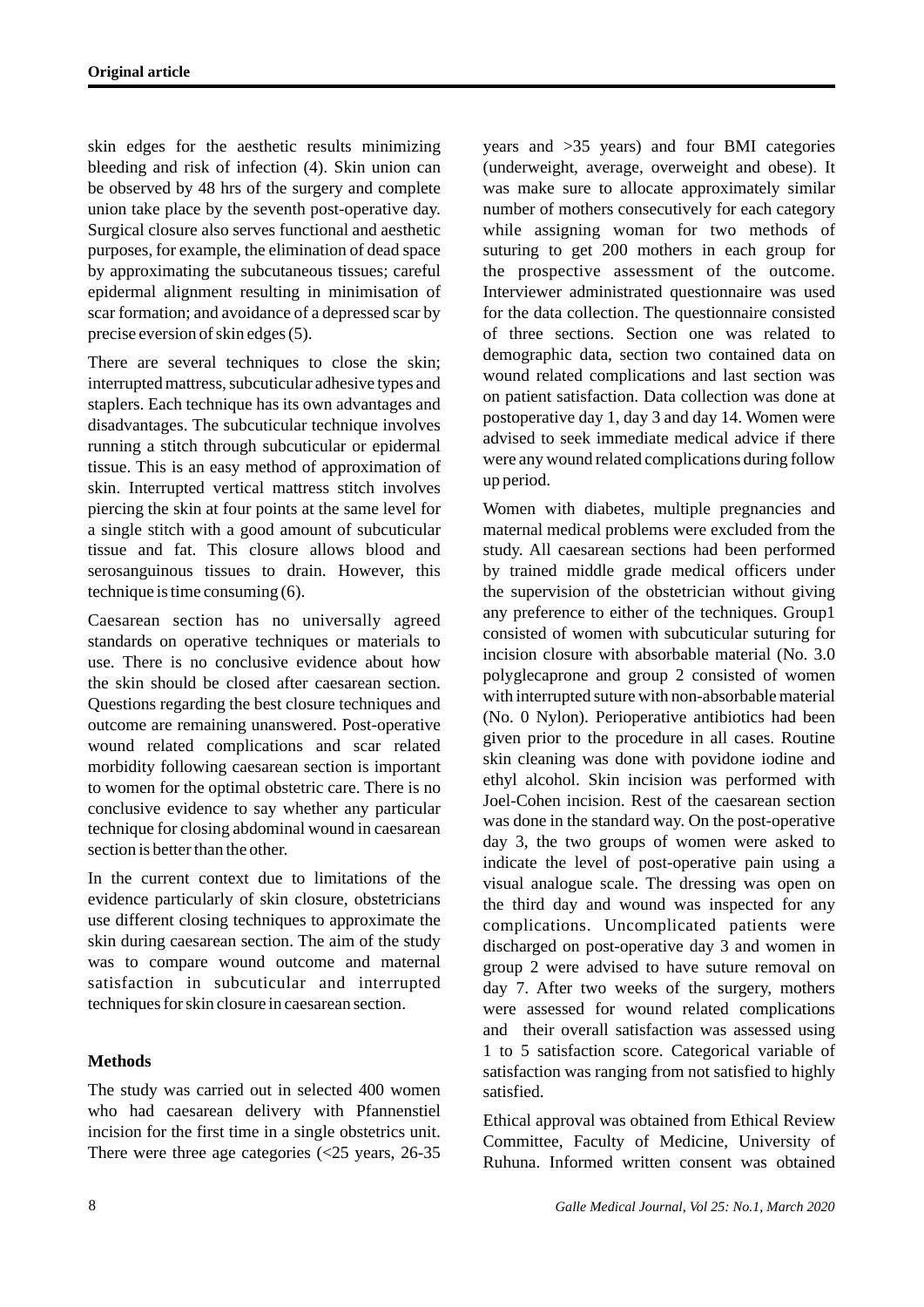from all participants. Data were stored in password protected database and were analysed for the statistical significance by chi-square test for qualitative data and t-test for quantitative data.

# **Results**

Table 1 summarizes baseline characteristics of the study groups. There were 400 women recruited for the study with 200 in each group. Approximately two third of women belong to age category of 26-35 years in both study groups. Approximately 40% of women in both groups were within the normal range for BMI. More than 90% of women were Sinhala Buddhists. Half of the women in both groups had studied up to A/L. In both groups almost half of women underwent elective caesarean sections. There was no statistically significant difference in study groups with regards to baseline characteristics.

Table 2 summarizes outcome of different suture techniques. In both groups, a vast majority of women experienced moderate to severe pain and it was significant in women with interrupted suture technique compared to subcuticular technique (91.5% vs. 80.5%, (p<0.05). Overall wound complications were observed more in interrupted group than in the subcuticular group (8% vs. 3%, (p<0.001). There was a clinically significant difference in wound complications in interrupted group than in subcuticular group. There was a statistically significant difference of overall satisfaction with 64.5% of women in subcuticular group vs. 28% in interrupted group  $(p<0.001)$ .

| <b>Demographic</b><br><b>Characteristics</b> | Category        | Subcuticular                  |                   | <b>Interrupted</b>            |                   |         |
|----------------------------------------------|-----------------|-------------------------------|-------------------|-------------------------------|-------------------|---------|
|                                              |                 | <b>Frequency</b><br>$(n=200)$ | Percentage<br>(%) | <b>Frequency</b><br>$(n=200)$ | Percentage<br>(%) | p value |
| Age (years)                                  | $\leq$ 25       | 37                            | 18.5              | 40                            | 20                | 0.92    |
|                                              | $26 - 35$       | 138                           | 69                | 135                           | 67.5              |         |
|                                              | > 35            | 25                            | 12.5              | 25                            | 12.5              |         |
| <b>BMI</b>                                   | Under wt.       | 42                            | 21                | 40                            | 20                | 0.35    |
|                                              | Normal          | 84                            | 42                | 88                            | 44                |         |
|                                              | Over wt.        | 39                            | 19.5              | 31                            | 15.5              |         |
|                                              | Obese           | 35                            | 17.5              | 41                            | 20.5              |         |
| Race                                         | Sinhalese       | 186                           | 93                | 184                           | 92                | 0.7     |
|                                              | Other           | 14                            | $\overline{7}$    | 16                            | 8                 |         |
| Religion                                     | <b>Buddhist</b> | 185                           | 92.5              | 184                           | 92                | 0.85    |
|                                              | Other           | 15                            | 7.5               | 16                            | 8                 |         |
| Educational                                  | < O/L           | 119                           | 59.5              | 102                           | 51                | 0.09    |
| level                                        | $\geq A/L$      | 81                            | 40.5              | 98                            | 49                |         |
| Category of                                  | Emergency       | 88                            | 44                | 97                            | 48.5              | 0.37    |
| <b>LSCS</b>                                  | Elective        | 112                           | 56                | 103                           | 51.5              |         |

**Table 1:** Socio-Demographic characteristics of the participants (n=400)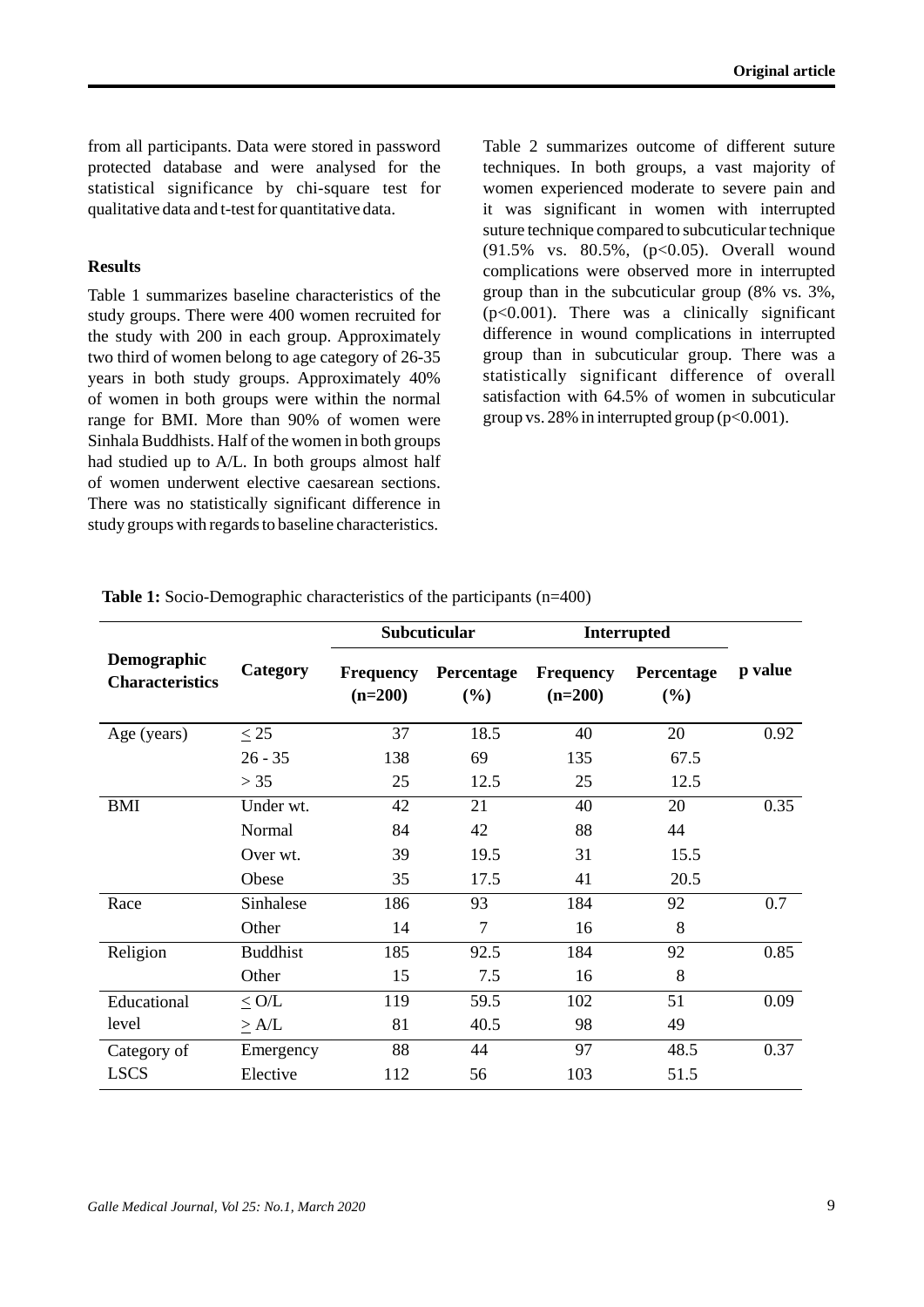| <b>Outcome</b><br><b>variables</b>           | <b>Categories</b>             | <b>Subcuticular</b>           |                   | <b>Interrupted</b>            |                   |         |
|----------------------------------------------|-------------------------------|-------------------------------|-------------------|-------------------------------|-------------------|---------|
|                                              |                               | <b>Frequency</b><br>$(n=200)$ | Percentage<br>(%) | <b>Frequency</b><br>$(n=200)$ | Percentage<br>(%) | p value |
| Pain (visual<br>analogue scale)              | $<$ 5 (mild)                  | 39                            | 19.5              | 17                            | 8.5               | < 0.05  |
|                                              | $> 5$ (moderate<br>to severe) | 161                           | 80.5              | 183                           | 91.5              |         |
| Overall wound<br>complications               | Present                       | 6                             | 3                 | 16                            | 8                 | < 0.001 |
|                                              | Not present                   | 194                           | 97                | 184                           | 92                |         |
| Different types<br>of Wound<br>complications | Seroma                        | 3                             | 1.5               | $\overline{4}$                | $\overline{2}$    |         |
|                                              | Hematoma                      | 1                             | 0.5               | 3                             | 1.5               |         |
|                                              | Gaping                        | 4                             | $\overline{2}$    | 9                             | 4.5               |         |
| <b>Overall</b><br>Satisfaction               | None                          | 192                           | 96                | 184                           | 92                | < 0.001 |
|                                              | Satisfied                     | 129                           | 64.5              | 56                            | 28                |         |
|                                              | Not satisfied                 | 71                            | 35.5              | 144                           | 72                |         |

**Table 2:** Outcome of different suture techniques

# **Discussion**

Current study showed that women who had subcuticular suturing technique had less postoperative pain, better wound outcome and more satisfaction compared to interrupted suture technique.

As caesarean section is the most common surgical procedure performed worldwide, incision related morbidity is of paramount importance for the overall improvement of maternity care. Out of other modalities of deliveries, caesarean section related pain is worse. Skin closure significantly contributes for the severity of pain. In this study, subcuticular group had less pain score than interrupted group. This may be due to involvement of more tissue bulk with tightening in the interrupted suturing technique.

Approximately 10% of women suffered from wound related morbidity, mostly due to approximation of the skin. Our study found that occurrence of wound complications in interrupted group more than in the subcuticular group. Choudhary A, *et al.* has reported that subcuticular absorbable material offered better skin approximation and healing than interrupted suture which needed re-suturing more often (7). Makeen, *et al.* in their systematic review of Cochrane database on techniques and material for closure of caesarean section found that non absorbable staples were associated with increased risk of separation and resuturing than absorbable subcuticular suturing (6).

In randomized controlled trials performed by Brown JK, *et al.* they compared subcuticular absorbable suturing to skin adhesives. They had observed that there was no difference in cosmetic outcome in skin closure provided adhesive skin approximation for proper healing. Skin adhesives on the other hand are more expensive than suturing though it reduces operating time (8).

It was found that subcuticular suture is not only cost effective but also saves operating time when compared to interrupted mattress. A study done by Choudhary A, *et al.* in 2017 revealed that subcuticular absorbable suture is superior to interrupted mattress when wound outcome is considered. Time taken for skin closure was less and approximation was better without tension. Women were discharged earlier since there was no need for suture removal (7).

Guruswami, *et al.* in their systematic review in Cochrane database compared continuous vs. interrupted mattress for non obstetric surgeries found that superficial wound adhesions may be reduced by using subcutaneous continuous sutures. This observation is in agreement with our findings of